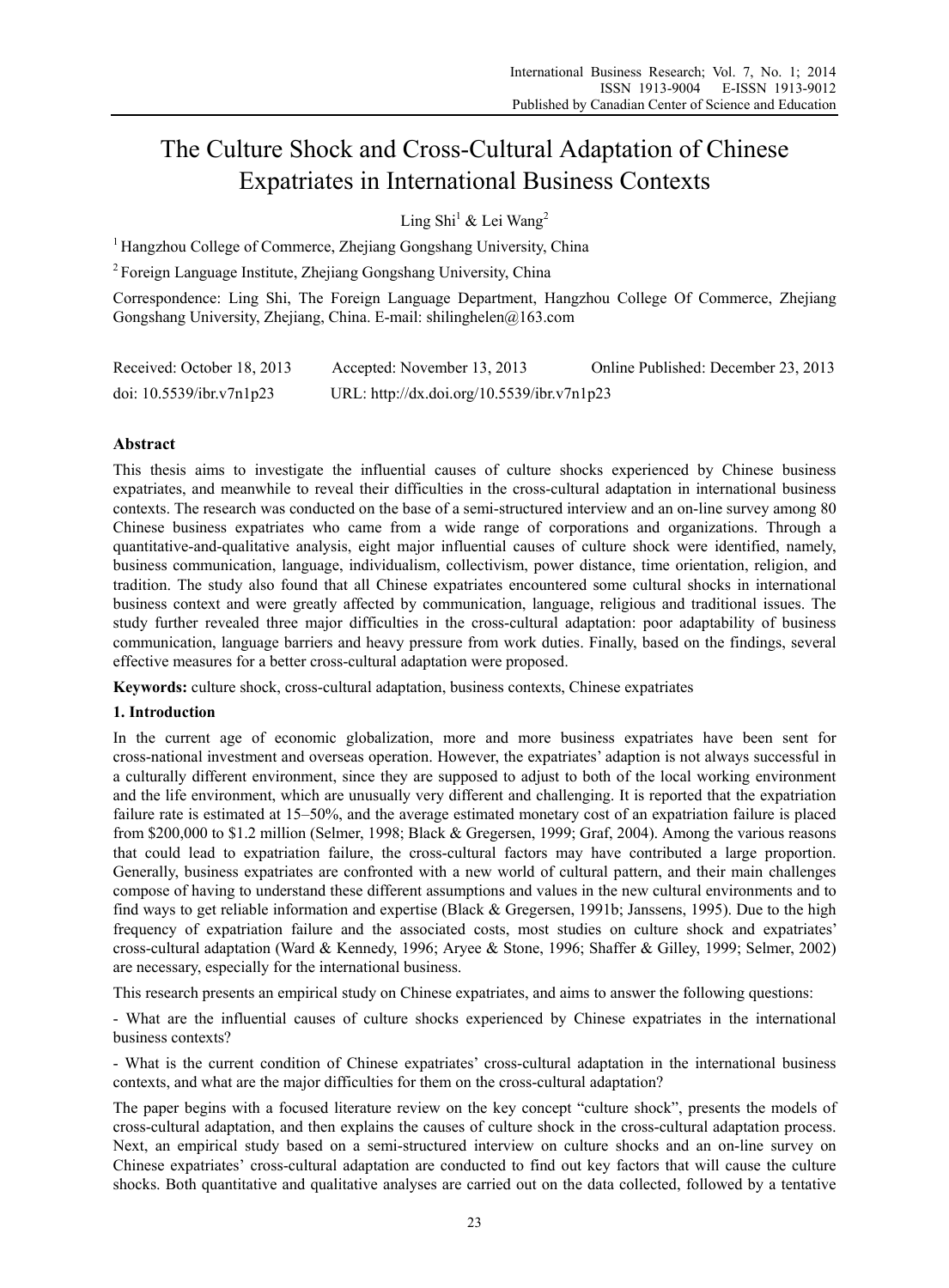discussion of research findings. Finally, suggestions of the effective approaches are made for a better cross-cultural adaptation.

# **2. Literature and Study Review**

Cultural shocks have been studied in various intercultural communication researches by many scholars. A better understanding of what is culture shock, how to adapt to an alien culture and what cause difficulties in the process of cross-cultural adaptation will serve as the guided tool for the present research.

# *2.1 Culture Shock*

The term culture shock, first introduced by the anthropologist Kalervo Oberg, is defined as "the anxiety that results from losing all the familiar signs and symbols of social intercourses which include words, gestures, facial expressions, customs, or norms acquired unconsciously in the course of growing up" (Oberg, 1960). From a theoretical perspective, culture shock is described as "the stress induced by all the behavioral expectation differences and the accompanying uncertainty with which the individual must cope" (Black & Gregersen, 1991). Furthermore, Solomon (1994) refers to culture shock as "an emotional and psychological reaction to the confusion, ambiguity, value conflicts, and hidden clashes that occur as a result of fundamentally different ways of perceiving the world and interacting socially between cultures". Therefore, culture shock means depression, serious physical reactions, anger, aggression toward the new culture, and even total withdrawal, and all these reactions would obviously hamper intercultural communication (Samover, Parter, & Stefani, 2000).

On the whole, culture shock can be described as the anxiety or stress an expatriate feels immediately due to the unfamiliarity of social practice in the host country. A big challenge faced by expatriates is that those who are inadequately informed of the host country's culture or unaware of cultural difference are most likely to fail in the international business. Culture shock may occur at various levels such as an explosion of anger, frustration, depression, and homesickness (Black & Gregersen, 1999; Harison, 1994).

## *2.2 Cross-Cultural Adaptation*

Cross-cultural adaptation is a process of acclimatizing to the demand of a new cultural environment, which means both changing perspectives and reconciling beliefs to the host culture. It is more about sensitivity, understanding, reaction and anticipation. In general, there are four broad streams on the cross-cultural adaptation process. The most dominant over the last 30 years has been the U-curve theory of cultural adaptation (Lysgaard, 1955) that regards the starting point for an expatriate as being on a honeymoon high, followed by a bottoming out resulting from cultural maladjustment and finally a climb up and out to cultural acceptance and adaptation. In contrast to the U-curve model, cross-cultural adaptation is essentially conceptualized as a learning process with a classic arithmetical learning curve, which means that expatriates are initially very ignorant of the new behavioral and cultural norms and must acquire the socio-cultural skills both by learning new culture and participating (Taylor, 1994). The third approach describes the cross-cultural process as the culture adaptation of learning and recovery from ethnocentrism to ethno-relativism, which means that an expatriate experiences a step-by-step psychological journey from the periphery of a culture to the centre, from a state of ignorance and resentment to a position of understanding and empathy. The fourth approach considers the cross-cultural adaptation as a dynamic and cyclical process of tension reduction, which is also defined as a homeostatic mechanism model (Chapdelaine & Alexitch, 2004).

With the recognition of the complex process of cross-cultural adaptation, such important elements as individual adaptation strategies, cognitive factors and the facts that people thrive on stress are further studied. Redmond and Bunyi (1993) offer a communication model which focuses on intercultural communication competence. Gabel (2005) investigates the importance of Emotional Intelligence in shaping the expatriate's cross-cultural adaptation competence. Davis (2001) suggests six stages of cross-cultural adaptation process, namely, excitement, confusion, frustration, effectiveness, appreciation, increased cross-cultural competence. Mitchell and Myles (2010) modify the stages of cross-cultural adaptation and point out that cross-cultural adaptation should be a time-bound process to the expatriates. Though cross-cultural adaptation may be a challenging and stressful process, it is undoubtedly critical for all expatriates to succeed in the international business contexts.

# *2.3 Causes of Culture Shock in the Cross-Cultural Adaptation Process*

In review of empirical researches on culture shock, Miller (1986) concluded ten causes of culture shock: climate, dressing code, language, education, eating habit, infrastructure, religious belief, entertainment, family life and courtship. Windham International (1999) identified three influential causes for "assignment failure", namely, partner dissatisfaction, family concerns, and the inability to adapt. The research also indicates that the major challenge for expatriates is to cross cultures successfully, in other words, the inability to adapt is one of the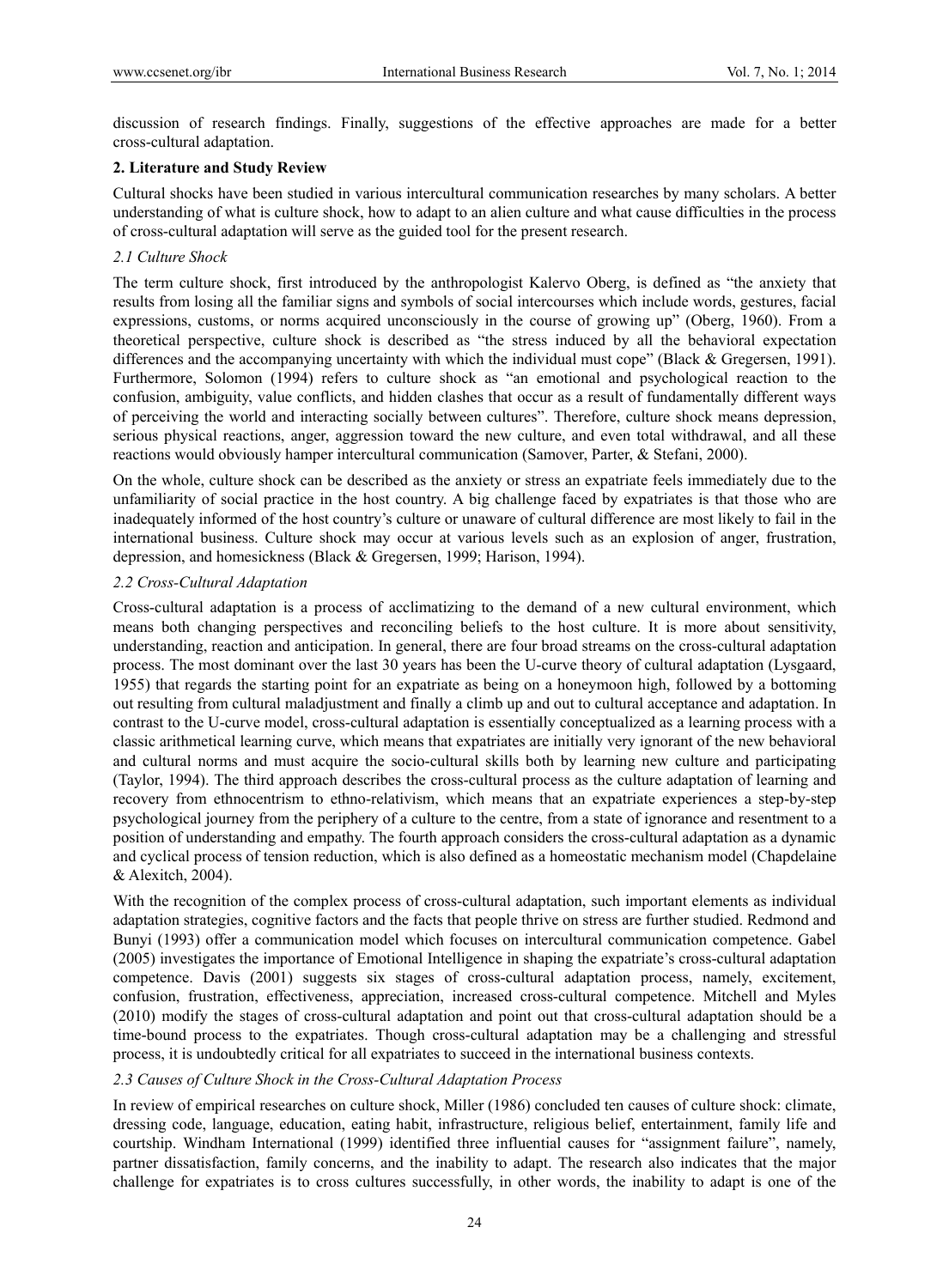biggest barriers for expatriates. Most symptoms concerning the culture shock have been examined that those threats to the sensitive areas of confidence, ego, and self-esteem can cause extreme reactions related with the cross-cultural adaptation (Sappinen, 1993; Kohls, 2001). Feichtinger and Fink Adler (2003) found that the cross-culture adaptation process would prolong for a long period of time if it could not properly be dealt with the causes of culture shock. Moreover, Xia (2009) claimed the necessity for understanding cultural diversity and cross-cultural communication as a global issue in a cross-cultural adaptation process. In the recent decades, the issue of culture shock has become dominant in cross-cultural adaptation studies and has been incorporated into many pre-departure training programs for expatriates (Murdon & Kaciak, 2011).

Besides all the studies on cross-cultural adaptation which take one or several specific factors as their subject, Ward and Kennedy (1992) made a more systematic study in which two key types of cross-cultural adaptation were presented: psychological adjustment and socio-cultural adjustment. In her study, she found that psychological adjustment was broadly affected by personality, life changes, and social support, while socio-cultural adaptation was broadly influenced by factors such as social interaction with host nationals, length of stay in a new culture, cultural identity and cultural distance (Ward & Kennedy, 1992). Later, Ward (2001) developed a self-contained system about cross-cultural adaptation. The questionnaire developed by her, Socio-cultural Adjustment Scale (SCAS), covering both macro and micro factors in cross-cultural adaptation, has very practical meaning for cross-cultural adaptation.

However, in most researches on culture shock, the body of literature review seems anecdotal or descriptive in nature. The concept of culture shock is often mentioned tangentially, as part of the broader topic of expatriates' cross-cultural adaptation (Munford, 1998). Furthermore, many studies on cross-cultural adaptation stress the importance of the communication ability in a culturally appropriate way. Taking the implications of culture shock and cross-cultural adaptation into consideration, it is somewhat surprising that there are few empirical studies on the expatriates' experience of culture shock or the difficulties expatriates encountered in the cross-cultural adaptation process.

## **3. Methodology**

The main objective of this study is to identify influential causes of culture shocks experienced by Chinese business expatriates, and further to reveal their difficulties in cross-cultural adaptation in the international business contexts. Figure 1 shows the research structure which consists of two major parts, the semi-structured interview and the on-line questionnaire. As is presented, the research structure is designed with the theoretical



Figure 1. Research structure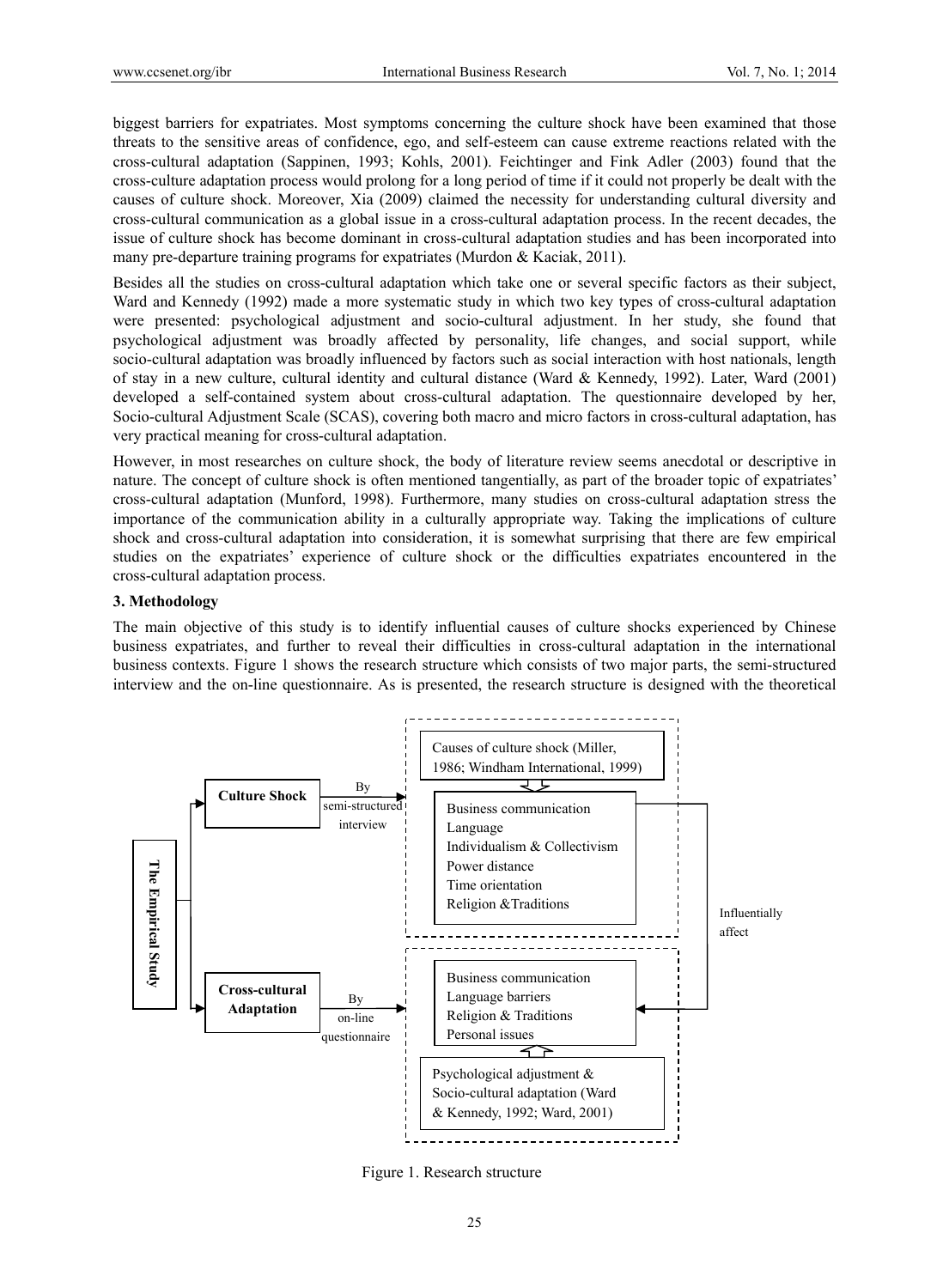basis of studies on causes of culture shock (Miller, 1986; Windham International, 1999) and Ward's study on psychological adjustment and socio-cultural adaptation (Ward & Kennedy, 1992; Ward, 2001). Because there are numerous causes which can exert influences on cross-cultural adaptation, this thesis focuses on several influential ones in the discussion. Accordingly, the semi-structured interview was conducted as a pilot investigation with the purpose of finding out major influential causes of culture shocks. Based on the interview, an on-line survey with the questionnaire was further carried out to investigate the current condition and difficulties met by Chinese expatriates' in their cross-cultural adaptation.

The respondents were chosen from a wide range of corporations and organizations to reflect the true international business contexts. All the respondents in the survey were Chinese business people who were once expatriates or who were experiencing a cross-cultural assignment at the time when the survey was conducted. Also, an attempt was made to have a broad distribution across the demographic categories of gender, age, and education. In the pilot interview section, 15 respondents participated in the research, and with their consent, they were asked whether they had met with culture shock in the international business, and were also allowed to reflect upon the incidents of culture shock in the host country. In the on-line questionnaire section, totally 80 respondents participated in the research, and finally 63 eligible questionnaires were obtained, which accounted for 78.75% response rate.

Considering that all respondents were Chinese, both of the interview and the online questionnaire were made in Chinese version to help them with a better understanding of each item in the survey. The questionnaire was focused on the cross-cultural adaptation process and designed on the base of the findings in the interview part and the studies on the psychological and socio-cultural adjustment (Ward & Kennedy, 1992; Ward, 2001). It included two major sections. The first section of personal data concerned about demographic information such as gender, job position, age, expatriation experience, length of stay and etc. And the second section of cross-cultural adaptation process covered several key internal and external cultural factors and personal factors, including: business communication, language barriers, religion & traditions, and personal issues. All questions were rated by the five-point Lickert-type scale with five standing for well adjustment (see Appendix II).

#### **4. Findings and Discussion**

#### *4.1 Major Causes of Culture Shocks: Interview*

Respondents in this research were all personally influenced by culture shocks in different host countries. Based on the interview, we built eight major causes of culture shocks listed as follows: business communication, language, individualism, collectivism, power distance, time orientation, religion and traditions. By comparison, we found four causes, communication, language, religious and traditional issues, affected the respondents greatly in expatriation, while causes such as power distance, individualism and collectivism didn't affect them much (See Figure 2, and Appendix I).



According to Figure 2, the study highlighted the problems on communication and language in cross culture. In the pilot interview, a majority of respondents talked about their culture shock experience in communication, language, tradition and religion, among which business communication ranked first (N=13), language ranked second (N=11), tradition ranked third (N=10), and religion ranked fourth (N=7). Specifically, the issues of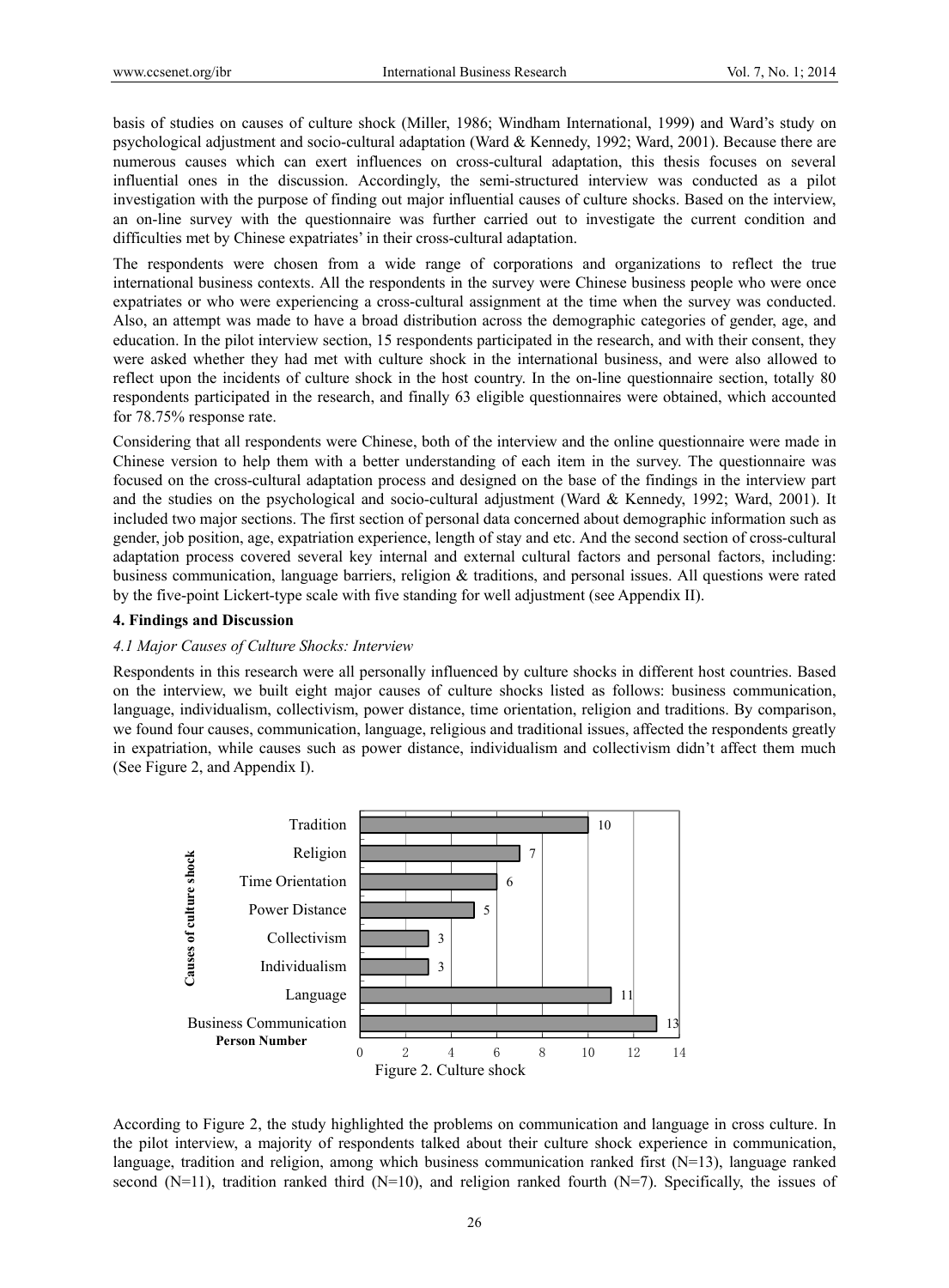misunderstanding, words confusion, grammatical mistakes, thinking modes, personal spaces, eye contact, and straightforwardness in communication were frequently mentioned by the respondents. Moreover, it also confirmed that cross-cultural communication in the high context differed from that in the low context. For example, in those low-context countries such as Germany and U.S., verbal language and explanations appeared to dominate in the business communication, whereas in those high-context countries such as Japan and Singapore, body language and facial expression were paid more attention to in the business context.

It was also found from each cause that religion and traditions represented two key issues to affect the expatriates' cross-culture adaptation, as two causes were highly related. In the interview, many respondents mentioned about their overseas experience concerning with different religions, most of which were positive to their cross-cultural adaptation. It was perceived that behavioral gap from different religion and tradition might explain the current difficulties in cross-cultural adaptation. Though many culture shocks were resulted from the differences between Chinese Confucianism and the western culture, it was found from the interview that Chinese expatriates were interested in dealing with those culture shocks and regarded them as their amazing experiences.

Regarding time orientation  $(N=6)$ , some respondents mentioned that they felt a bit frustrated with working efficiency in certain host countries, for instance, Russia, Brazil and Arab countries. In contrast, in those western-cultural countries as UK, Germany and U.S., emphasis on the efficient use of the time to accomplish tasks brought the working pressure to expatriates, but on the other hand, it positively encouraged a better cross-cultural adaptation for them in the business contexts.

## *4.2 Findings on Difficulties in Cross-Cultural Adaptation: Questionnaire*

Based on the findings of both the culture shock interview and the studies on the psychological and socio-cultural adjustment (Ward & Kennedy, 1992; Ward, 2001), the on-line questionnaire (see Appendix 2) on the cross-cultural adaptation was finally made to cover four major aspects including 14 items, with the purpose to further investigate the current condition and difficulties of Chinese expatriates' cross-cultural adaptation. Both the collected data and results from the quantitative analysis are listed as follows (see Figure 3 and Table 1).



Figure 3. Cross-cultural adaptation

| Table 1. Cross-cultural adaptation level of Chinese expatriates |  |
|-----------------------------------------------------------------|--|
|-----------------------------------------------------------------|--|

| Categories                      | <b>Items</b>                      | Mean | <b>SD</b> | <b>Mean in Total</b> |  |
|---------------------------------|-----------------------------------|------|-----------|----------------------|--|
| <b>Business Communication</b>   | Business presentation/reports     | 3.71 | 0.847     | 2.86                 |  |
|                                 | Difference in communication style | 2.46 | 0.866     |                      |  |
|                                 | Difference in business management | 2.29 | 0.885     |                      |  |
|                                 | Understanding of faculty staff    | 3.00 | 0.921     |                      |  |
| <b>Language Barriers</b>        | Understanding social language     | 3.45 | 0.952     | 2.97                 |  |
|                                 | Speaking in business conference   | 2.20 | 0.899     |                      |  |
|                                 | Reading business documents        | 3.25 | 0.879     |                      |  |
|                                 | Writing business reports          | 3.00 | 0.902     |                      |  |
| <b>Religion &amp; Tradition</b> | Tradition                         | 3.89 | 0.543     |                      |  |
|                                 | Religious concerns                | 3.72 | 0.687     | 3.24                 |  |
|                                 | Racism                            | 2.50 | 0.816     |                      |  |
|                                 | Time orientation                  | 2.85 | 1.034     |                      |  |
| <b>Personal Issues</b>          | Loneliness/isolation              | 3.50 | 0.895     | 3.13                 |  |
|                                 | Pressure from work duties         | 2.75 | 1.237     |                      |  |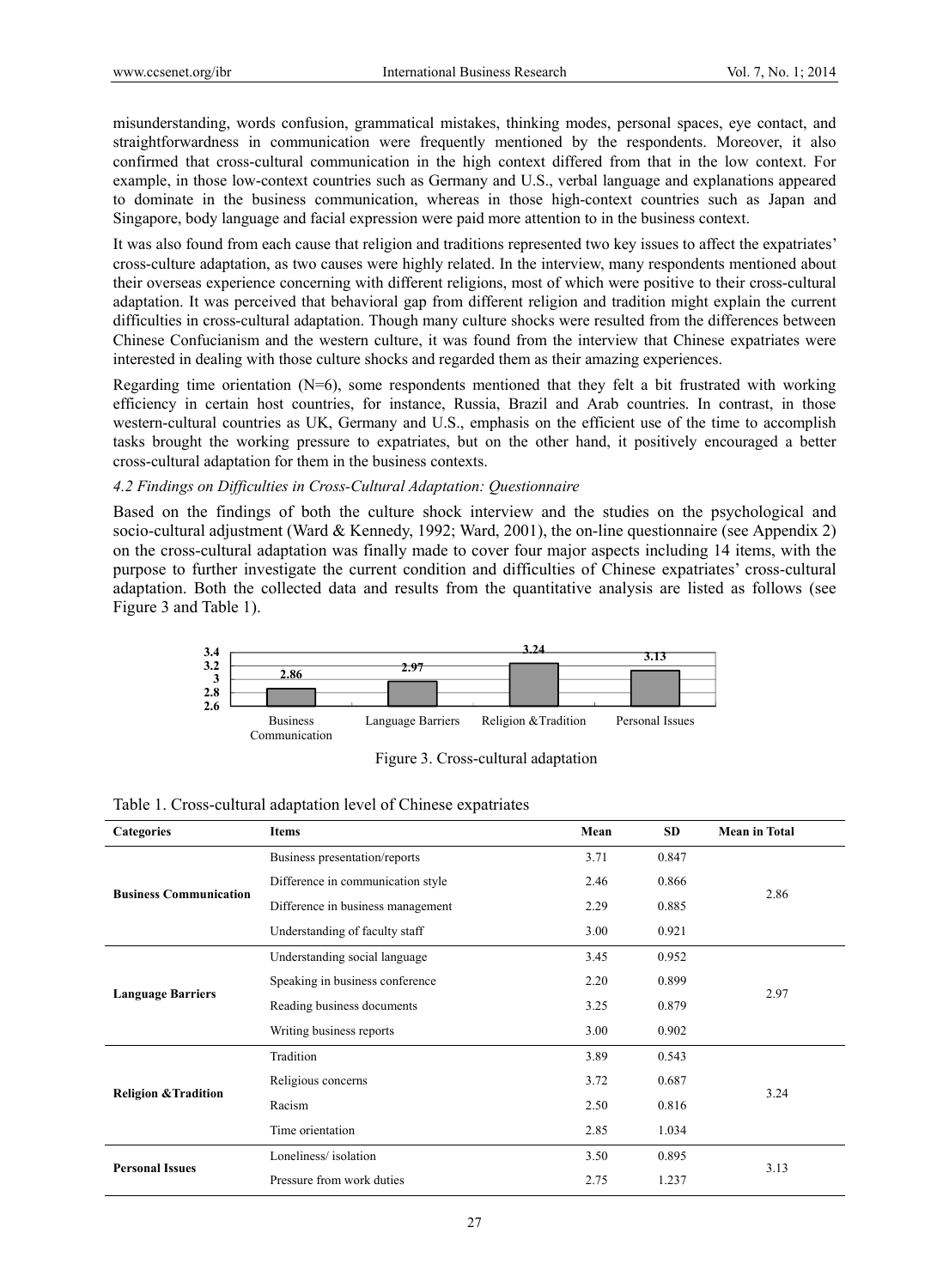Both Table 1 and Figure 3 showed the cross-cultural adaptation level of Chinese expatriates in the international business context. According to the statistics, business communication and language barriers were two major difficulties in cross-cultural adaptation for Chinese expatriates, since the adaptation level of business communication was 2.86 (M<3, this meant "relatively difficult" in rating scale) and the adaptation level of language barriers was  $2.97(M<sub>3</sub>)$ . The findings were consistent with the results from the pilot interview on culture shocks.



Precisely, in the aspect of business communication, Figure 4 showed that most expatriates felt inadequate in dealing with different communication style (M=2.36<2.5, this meant "very difficult" in rating scale) and also considered themselves to be weak in adapting to different business management (M=2.79<3).

Furthermore, in the aspect of language barriers, Figure 5 showed that speaking in business conference was the most difficult (M=2.21<2.5), while the means of the other three items, understanding social language, reading business documents and writing business reports were all above 3, indicating Chinese expatriates had the general language competence and they were likely to have taken certain language training courses before going abroad.



In the aspect of religion and tradition, Figure 6 clearly showed that most respondents had been influenced by racism and time orientation at work and had a sense of being deeply uncomfortable, as both means of the two items were below 3. As was discussed above in the pilot interview section, though culturally different, most expatriates had a fairly good adaptability to local religion and tradition. According to statistics, the mean of religious concerns was 3.72, and the mean of tradition was 3.89.



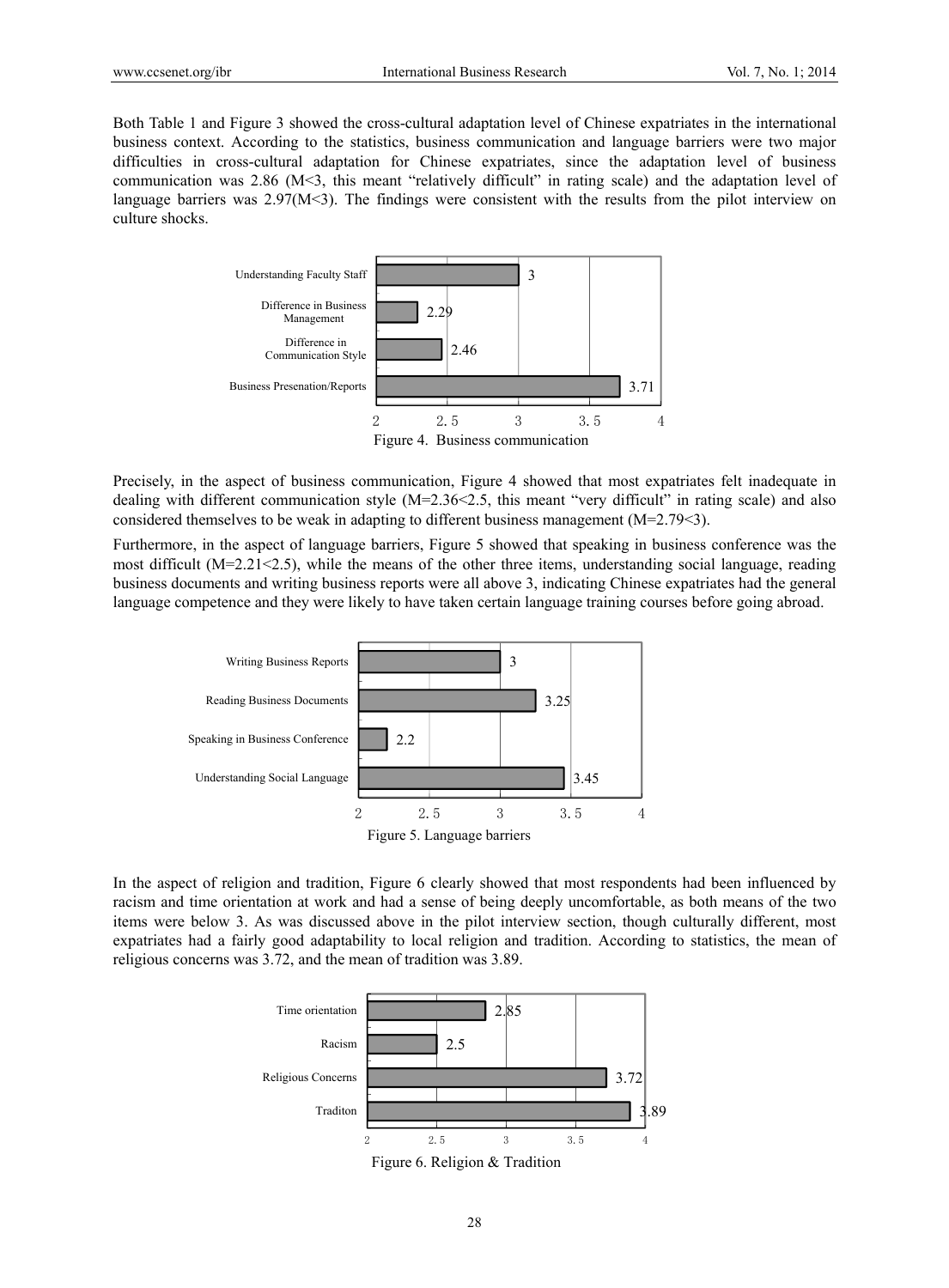Regarding to the personal issues, the study found that many expatriates suffered from a heavy pressure from their work duties (M=2.75<3), though the reasons were very complicated. In all, based on the statistic analysis, major factors accounted for the Chinese expatriates' difficulties in cross-cultural adaptation: poor adaptability of business communication, language barriers and heavy pressure from work duties.

#### *4.3 Business and Managerial Implications*

As the cross-cultural adaptability surely influences the expatriate's job performance, the international corporation should offer and the expatriates themselves should take an active participation in cross-cultural adaptation training which may highlight the target culture in the host country. The researching findings indicated that corporations are suggested to take some preventative steps to help expatriates overcome their difficulties in the cross-cultural adaptation, which will, in return, effectively avoid the possible business expatriation failure.

First of all, both of the pre-departure training and the post-departure training should be provided. Since poor adaptability of business communication is one of the major difficulties of cross-cultural adaptation, a range of culture courses in terms of business communication and management should be provided to help expatriates equip with cross-cultural communication skills. At a minimum the following aspects are highly recommended in the pre-departure training program (Bennett, Astom, & Colquhoun, 2000):

- 1) General and country-specific cultural awareness,
- 2) Frameworks for understanding and valuing cultural differences,
- 3) Planning for a successful international assignment,
- 4) Cross-cultural business skills for working effectively in the international business context,
- 5) Understanding cultural variations for those with regional responsibilities,
- 6) Business and social customs in the host country,
- 7) International transition and stress management,
- 8) Practical approaches to culture shock management and life-style adjustment.

The research findings told us that language barriers matter much in the process of cross culture adaptation. Thus, the language training should also be a priority. Such training must aim at enhancing the expatriates' language competence, both speaking and writing skills. Then, professional cross-cultural adaptation training should be continuously given even after the expatriate's arrival at the host country, because the pre-departure training can provide expatriates with the knowledge only to survive rather than to excel cross-culturally. Pause in training were the possible reasons why most expatriates still felt incompetent in dealing with the different time orientation and racism even though they accepted the pre-departure training on cross-culture. As matter of fact, during the international business contexts, expatriates encounter specific situation to which no clear answer is given in the pre-departure training (Mendenhal & Stahl, 2000). This is what makes the post-departure training essential and appropriate. Accordingly, the post-departure training should at least contain in-depth language training besides the basic knowledge learned in the pre-departure training phases, and should also focus on the improvement of the cross-cultural adaptability. It is the responsibility of the international corporation to offer the research programs on cultural adaptation and provide potential expatriates with helpful consultant services to ensure that they will not feel isolated in a foreign culture. To help with specific cross-cultural problems in the international business context, the real-time training is highly suggested as an effective approach to facilitate cross-cultural adjustment. The real-time training deals with high individualization, task-orientation, confidentiality, and the easy transfer of newly acquired skills to the new situation (Bennett, Astom, & Colquhoun, 2000).

Secondly, the results from the interview and on-line questionnaire indicate that corporations should give assessment on cross-cultural adaptability to test whether expatriates have the qualified competence. Such assessment will also provide feedback for further training sessions.

Thirdly, it is perceived from the present research, that the emotional intelligence is another significant factor which deeply influences the expatriate's adaptability to the host culture. As is reported, expatriates with high emotional intelligence usually have better relations with their foreign colleagues, and are more capable of taking the appropriate measures to better tackle the challenging situations.

As for the business expatriates, it is essential for them to raise their cross-cultural adaptability, which means they should learn form their experiences and use new experiences to improve the inter-personal relationships. Business expatriates need to be more open to various customs, values and social practice of the host culture, and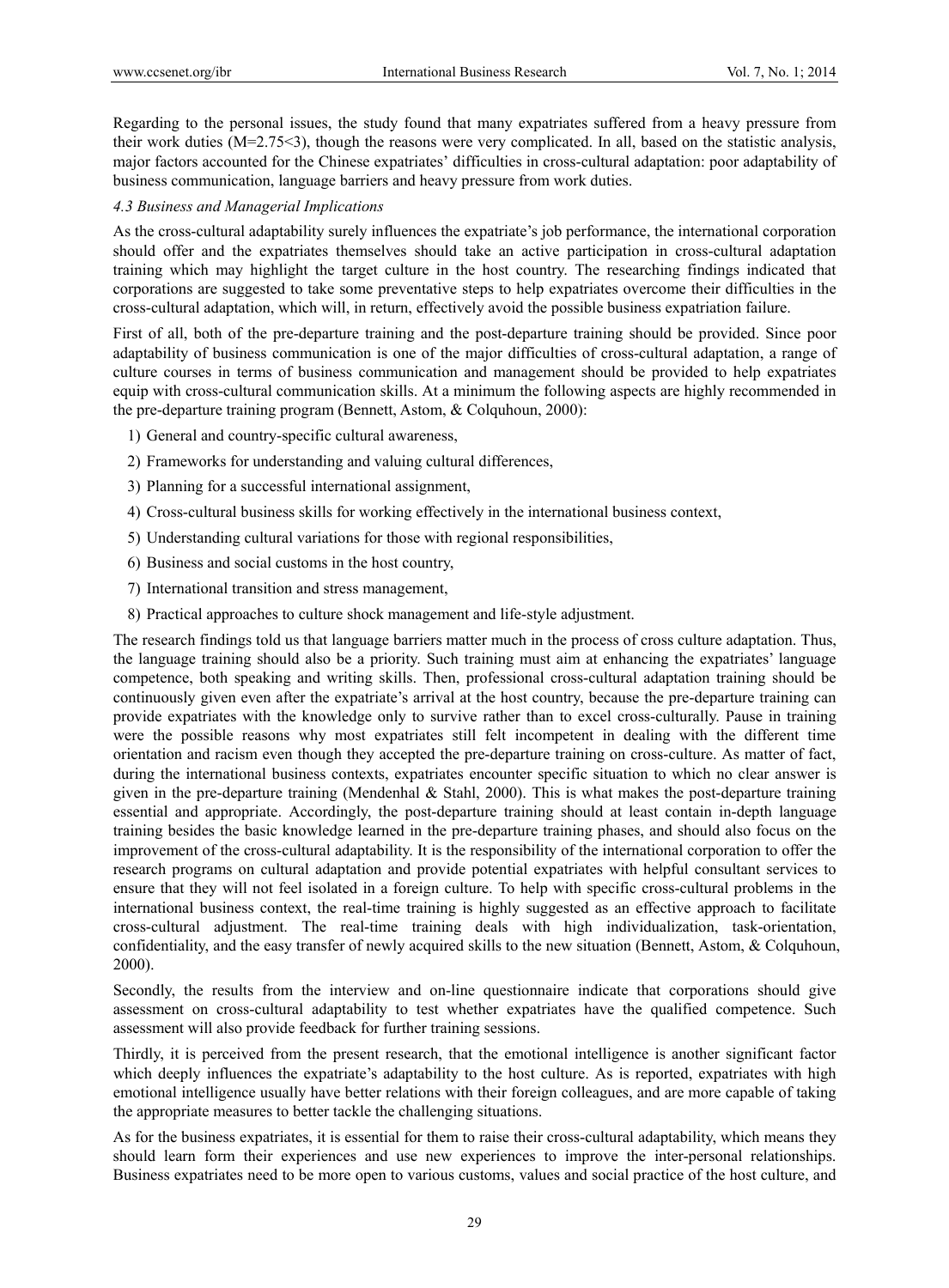take the initiative to interact with host nationals. Only in that way, can they reduce conflicts and misunderstandings in the new cultural environment and finally adapt to it. In order to keep a harmonious working atmosphere, establishing a good relationship with foreign colleagues is more than necessary. Additionally, improving target language competence and learning some knowledge on social etiquettes also contribute a lot to a better job performance and cross-cultural adaptation.

#### **5. Conclusion**

This paper identified major influential causes of culture shocks experienced by Chinese business expatriates, and further revealed their difficulties in cross-cultural adaptation in international business contexts. The study emphasized the importance to understand cultural shocks and the necessity to improve the cross-cultural adaptability for the effective performance on the international business. In the host culture, Chinese expatriates should always be ready to face the challenges from communication gap, language barrier, different tradition and religious practices. As a result, the sufficient cross-cultural adaption training provided by international corporations becomes very essential.

The generalizations of the finding from this study were limited to sample groups. Although a great deal of effort was expended to insure the reliability of this research, there are a few limitations to this study.

First, since the on-line questionnaire is self-reported, the data collection was only limited to the expatriates themselves, whereas the evaluation either from their family members or colleagues was not included. Second, this study was unable to provide a longitudinal account of expatriates' cross-cultural adaptation due to the cross-sectional design, only measures of a certain point in time were used in this study. Yet, expatriate adjustment and the cross-cultural adaptation are considered to be a time-related process (Black & Mendenhall, 1991; Ward et al., 1998). A longitudinal design is important because the certain predictors may vary in time and some causes can be more important at the onset of the expatriation than later during the expatiation. Therefore, a longitudinal approach may produce a more rich data source where influential causes of culture shock and difficulties in cross-cultural adaptation could have been identified thoroughly. Finally, this study only focused on several influential factors in the cross-cultural adaptation process, while expatriate's adjustment and their cross-cultural adaption process could be influenced by many additional factors (Wards, 2001; Bhaskar-Shrinivas et al., 2005). Future research should be conducted to concern more influential factors.

Despite the limitations discussed above, the present study sheds some interesting light onto the complexity of culture shock and expatriates' cross-cultural adaptation, and underscores the need for more empirical researches in this area.

#### **Acknowledgements**

We would like to thank two anonymous reviewers for their valuable comments regarding earlier versions of this manuscript. Also we would sincerely appreciate the cooperation from all business expatriates who participated in the surveys.

#### **References**

- Aryee, S., & Stone, R. J. (1996). Work experience, work adjustment and psychological well-being of expatriate employees in Hong Kong. *International Journal of Human Resource Management*, *7*(1), 150–164. http://dx.doi.org/10.1080/09585199600000122
- Bennett, R., Aston, A., & Colquhon, T. (2000). Dross-cultural training: A critical step in ensuring the success of international assignments. *Human Resource Management*, *39*(2), 239–250.
- Bhaskar-Shrinivas, P., Harrison, D. A., Shaffer, M. A., & Luk, D. M. (2005). Input-based and time-based models of international adjustment: Meta-analytical evidence and theoretical extensions. *Academy of Management Journal*, *48*(2), 257–281. http://dx.doi.org/10.5465/AMJ.2005.16928400
- Black, J. S., & Gregersen, H. B. (1991a). When Yankee comes home: Factors to expatriates and spouse repatriation adjustment. *Journal of International Business Studies, 22*(4), 671–694. http://dx.doi.org/10.1057/palgrave.jibs.8490319
- Black, J. S., & Gregersen, H. B. (1991b). Antecedents to cross-cultural adjustment for expatriates in Pacific Rim assignments. *Human Relation*, *44*(5), 497–515. http://dx.doi.org/10.1177/001872679104400505
- Black, J. S., & Gregersen, H. B. (1999). The right way to manage expatriates. *Harvard Business Review*, *77*(2), 52–63.
- Chapdelaine, R. F., & Alexitch, L. R. (2004). Social skill difficulty: Model of culture shock for international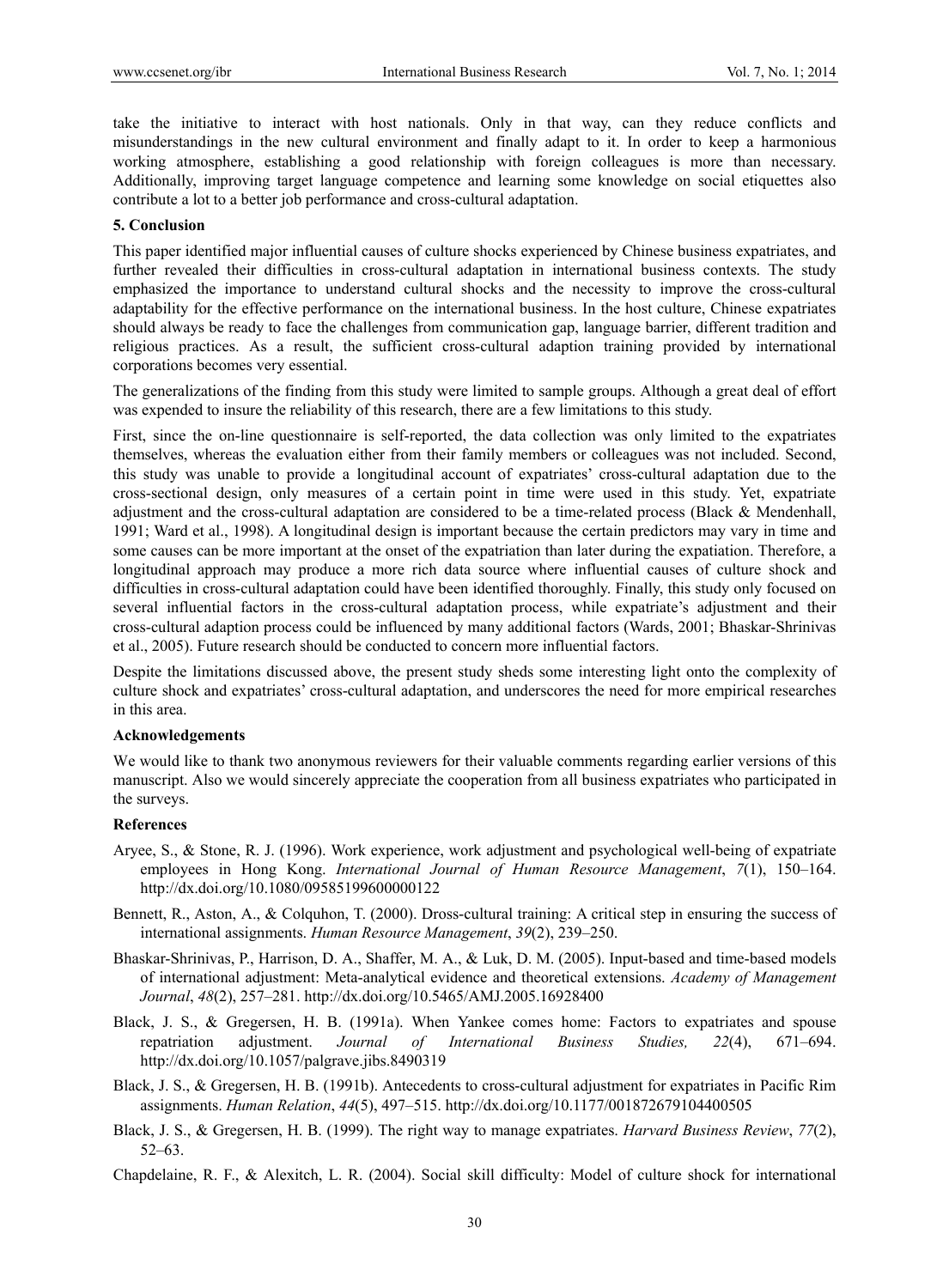graduate students. *Journal of College Student Development, 45*(2), 167–184. http://dx.doi.org/10.1353/csd.2004.0021

- Feichtinger, C., & Fink, G. (1998). The collective culture shock in transition countries—theoretical and empirical implications. *Leadership & Organization Development Journal, 19*(6), 302–308. http://dx.doi.org/10.1108/01437739810240821
- Gabel, R. S., Dolan, S. L., & Cerdin, J. L. (2005). Emotional intelligence as predictor of cultural adjustment for success in global assignments. *Career Development International, 10*(5), 375–395. http://dx.doi.org/10.1108/13620430510615300
- Graf, A. (2004). Expatriate selection: An empirical study identifying significant skill profiles. *Thunderbirds International Business Review, 46*(6), 667–685. http://dx.doi.org/ 10.1002/tie.20030
- Janssesns, M. (1995). Intercultural interaction, a burden on international managers. *Journal of Organizational Behavior, 16*, 155–167. http://dx.doi.org/ 10.1002/job.4030160206
- Kohls, L. R. (2001). *Survival kit for overseas living: For Americans planning to live and work abroad*. Yarmouth, ME: Intercultural Press.
- Lysgaar, S. (1955). Adjustment in a foreign society: Norwegian Fulbright grantees visiting the Untied States. *International Social Science Bulletin, 7*, 45–51.
- Mendenhall, M. E., & Stahl, G. K. (2000). Expatriate training and development: Where do we go from here? *Human Resource Management*, *39*(2), 251–263. http://dx.doi.org/10.1002/1099-050X(200022/23)39:2/3<251::AID-HRM13>3.0.CO;2-I
- Mumford, D. B. (1998). The measurement of culture shock. *Journal of Social Psychiatry & Psychiatric Epidemiology, 33*, 149–154. http://dx.doi.org/10.1007/s001270050037
- Murdoch, A., & Kaciak, E. (2011). Culture Shock Re-visited: What features of the Polish culture most bother expatriates in Poland? *Journal of Applied Business Research, 27*(2), 87–104.
- Oberg, K. (1960). Culture Shock: Adjustment to new cultural environment. *Practical Anthropology, 7*, 177–182.
- Redmond, M., & Bunyi, J. (1993). The relationship of intercultural communicative competence with stress and the handling of stress as reported by international students. *International Journal of Intercultural Relations*, *17*, 235–254. http://dx.doi.org/10.1016/0147-1767(93)90027-6
- Sappinen, J. (1993). Expatriate adjustment to foreign assignment. *European Business Review*, *93*(5), 3–11. http://dx.doi.org/10.1108/EUM0000000001922
- Selmer, J. (1998). Expatriation: Corporate policy, personal intentions and international adjustment. *The International Journal of Human Resource Management*, *9*(6), 996–1007. http://dx.doi.org/10.1080/095851998340711
- Selmer, J. (2002). Practice makes perfect? International experience and expatriate adjustment. *Management International Review*, *42*(1), 77–87.
- Shaffer, M. A., Harrison, D. A., & Gilley, K. M. (1999). Dimensions, determinants, and differences in the expatriate adjustment process. *Journal of International Business Studies*, *30*(3), 557–581. http://dx.doi.org/10.1057/palgrave.jibs.8490083
- Solomon, C. M. (1994). Success abroad depends on more than job skills. *Personnel Journal, 4*, 51–59. http://dx.doi.org/10.1108/01437720010377837
- Taylor, E. (1994). A learning model for becoming inter-culturally competent. *International Journal of Intercultural Relations, 18*(3), 389–408.
- Ward, C., Bochner, S., & Furnham, A. (2001). *The Psychology of Culture Shock* (2nd ed.). Philadelphia: Taylor & Francis.
- Ward, C., & Kennedy, A. (1992). Locus of control, mood disturbance and social difficulty during cross-cultural transitions. *International Journal of Intercultural Relations*, *16*, 175–194. http://dx.doi.org/10.1016/0147-1767(92)90017-O
- Ward, C., & Kennedy, A. (1996). Crossing cultures: the relationship between psychological and socio-cultural dimensions of cross-cultural adjustment. In Pandey, J., Sinha, D., & Bhawuk, D. P. S. (Eds.), *Asian Contributions to Cross-cultural Psychology*. New Delhi: Sage Publications.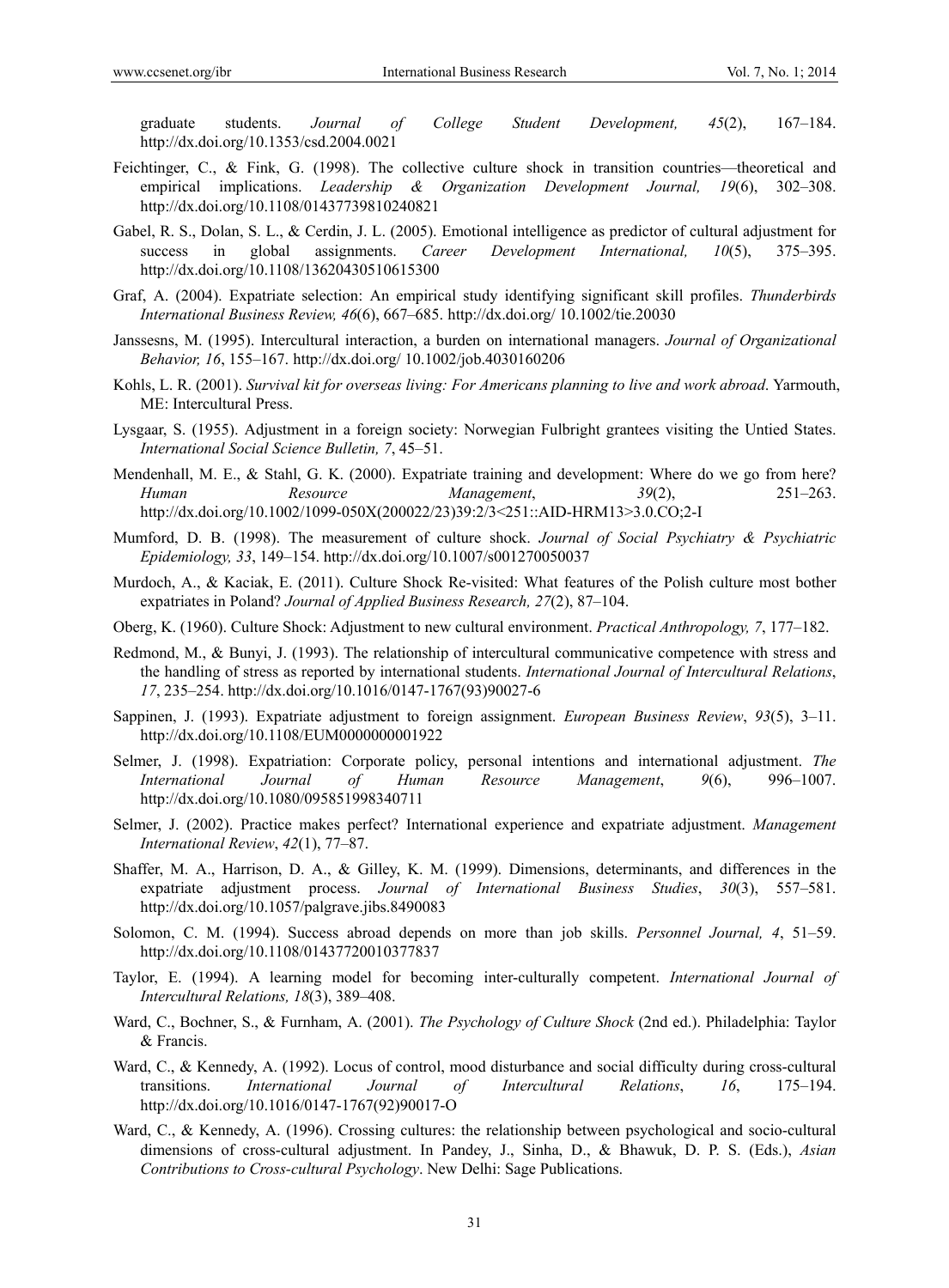- Ward, C., Okura, Y., Kennedy, A., & Kojima, T. (1998), The U-curve on trial: A longitudinal study of psychological and socio-cultural adjustment during cross-cultural transition. *International Journal of Intercultural Relations*, *22*(3), 277–291.
- Xia, J. (2009). Analysis of impact of culture shock on individual psychology. *International Journal of Psychological Studies, 1*(2), 97–101.

| <b>Categories</b>      | <b>Host country</b> | Summary of main event experienced in the host country                                     |  |
|------------------------|---------------------|-------------------------------------------------------------------------------------------|--|
|                        | Russia, UK, U.S.    | Language misunderstandings in business context                                            |  |
| Business communication | Japan               | The importance of wide personal space                                                     |  |
|                        | Oman                | Direct eye contact when speaking and greeting                                             |  |
|                        | U.S                 | Straightforwardness                                                                       |  |
|                        | Germany             | People rarely speaking English even if they know it                                       |  |
| Language               | USA, UK             | Words confusion                                                                           |  |
|                        | Russia              | Grammatical mistake                                                                       |  |
| Power distance         | <b>UK</b>           | Manager visits his employees to assign them a task and even waits to talk to them if they |  |
|                        |                     | are busy on the phone                                                                     |  |
|                        | Russia              | Business appointment should be made in advance with secretary                             |  |
| Time orientation       | Arab countries      | Arriving half an hour late for a meeting but people beginning without her                 |  |
|                        | Japan, German       | All things are arranged accurately on time.                                               |  |
| Individualism          | Canada              | No one greeting a new comer                                                               |  |
| /Collectivism          | Russia              | Indifferent to new comer                                                                  |  |
| Religions              | Russia, Arab        | Uncomfortable racism                                                                      |  |
|                        | Russia,<br>Germany, | Believe " Evil with evil"                                                                 |  |
|                        | Arab                |                                                                                           |  |
| Tradition              | Oman                | The weekend being Thursday and Friday                                                     |  |
|                        | Germany             | Strict work style                                                                         |  |
|                        | <b>USA</b>          | Hugging to show the friendliness                                                          |  |
|                        | Russia              | Slow pace of life                                                                         |  |

Appendix I. Interview on culture shock